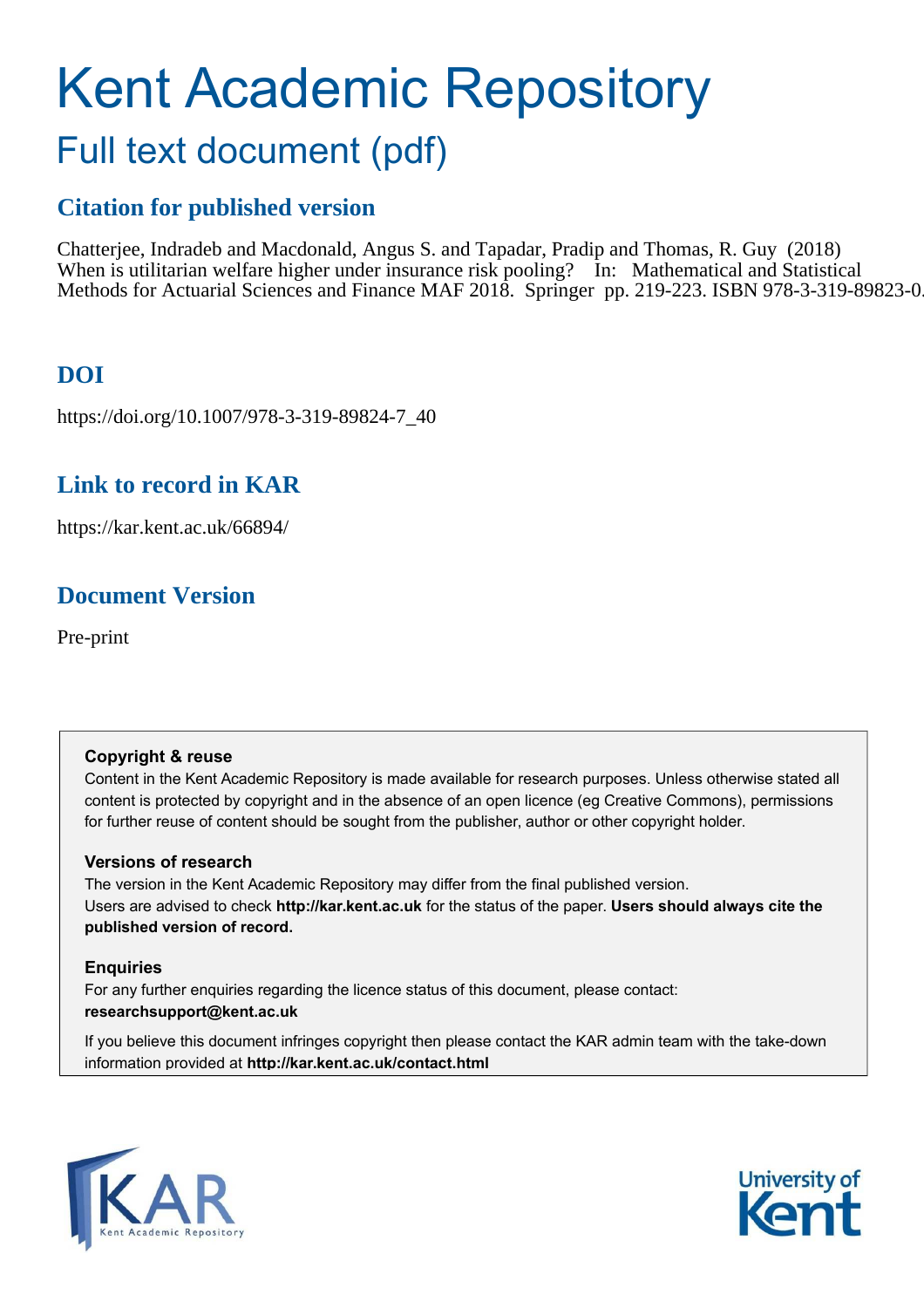## When Is Utilitarian Welfare Higher Under Insurance Risk Pooling?

Indradeb Chatterjee, Angus S. Macdonald, Pradip Tapadar and R. Guy Thomas

Abstract This paper focuses on the effects of bans on insurance risk classification on utilitarian social welfare. We consider two regimes: full risk classification, where insurers charge the actuarially fair premium for each risk, and pooling, where risk classification is banned and for institutional or regulatory reasons, insurers do not attempt to separate risk classes, but charge a common premium for all risks. For the case of iso-elastic insurance demand, we derive sufficient conditions on higher and lower risks' demand elasticities which ensure that utilitarian social welfare is higher under pooling than under full risk classification. Empirical evidence suggests that these conditions may be realistic for some insurance markets.

#### 1 Outline Of Our Approach

We consider two alternative regimes: full risk classification, where insurers charge the actuarially fair premium for each risk, and pooling, where risk classification is banned and insurers charge a common premium for all risks. Pooling implies a redistribution from lower risks towards higher risks. The outcome in terms of utilitarian social welfare depends on how we evaluate the trade-off between the utility gains and losses of the two types.

Such evaluations are typically made with models which assume that all individuals share a common utility function. Given an offered premium, individuals with the same probabilities of loss (i.e. individuals from the same *risk-group*) then all make the same purchasing decision. However, this does not correspond well to the observable reality of many insurance markets, where individuals with similar probabilities of loss often appear to make different decisions, and many individuals do not purchase insurance at all.

To reproduce observable reality, we instead introduce *heterogeneity* of utility functions (not necessarily all risk-averse) across individuals from any given riskgroup. Individual utility functions then determine individual purchasing decisions, which (when aggregated) determine the insurance demand curve, and hence the equilibrium price of insurance when all risks are pooled.

Angus S. Macdonald

Indradeb Chatterjee, Pradip Tapadar, R. Guy Thomas

University of Kent, Canterbury, CT2 7FS, UK. e-mail: ic252@kent.ac.uk

Heriot-Watt University, Edinburgh EH14 4AS, UK. e-mail: A.S. Macdonald@hw.ac.uk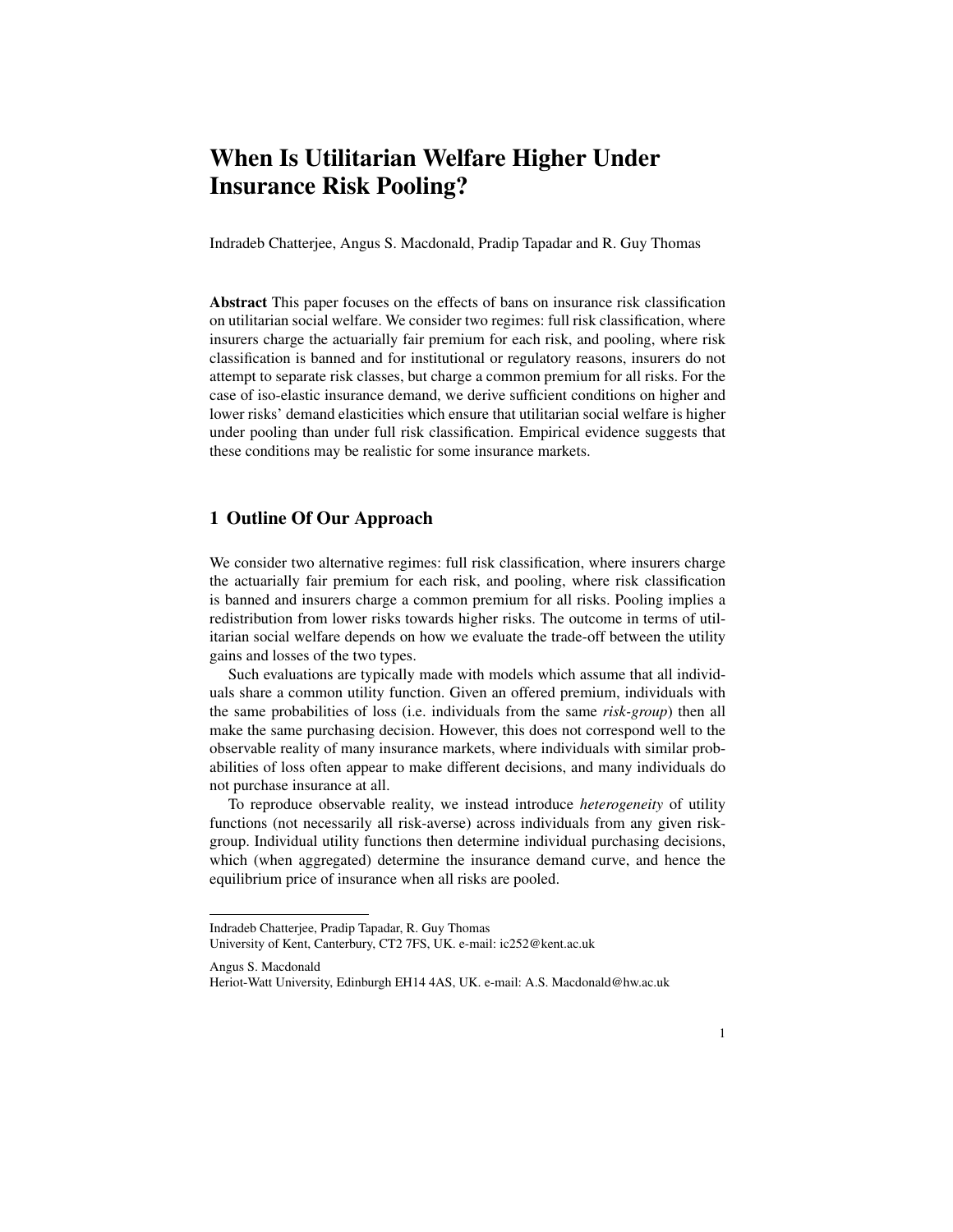Individual utility functions also determine the expected utilities which individuals assign to their outcomes *given* an insurance price. The measure of social welfare is expected utility *given* the distributions of loss probabilities and risk preferences.

#### 2 Model Set-up

### *2.1 Insurance Demand from the Individual Viewpoint*

Suppose that an individual has wealth *W* and risks losing an amount *L* with probability  $\mu$ . The individual's utility of wealth is given by  $u(\cdot)$ , where  $u'(\cdot) > 0$ . The individual is offered insurance against the potential loss amount *L* at premium  $\pi$ (per unit of loss), i.e. for a payment of  $\pi L$ . He will purchase insurance if:

$$
u(W - \pi L) > (1 - \mu) u(W) + \mu u(W - L).
$$
 (1)

Since certainty-equivalent decisions do not depend on the origin and scale of a utility function, standardising  $u(W) = 1$  and  $u(W - L) = 0$ , simplifies the decision rule to:

$$
u(W - \pi L) > (1 - \mu). \tag{2}
$$

Assuming small premiums (such that the second and higher-order terms in the Taylor series of expansion of  $u(W - \pi L)$  are negligible), we can then write:

$$
u(W - \pi L) \approx u(W) - \pi L u'(W) = 1 - \pi L u'(W), \text{ as } u(W) = 1
$$
 (3)

and hence the decision rule becomes:

$$
\gamma < \nu. \tag{4}
$$

where  $\gamma = Lu'(W)$  is the *risk preferences index* and  $v = \mu / \pi$  is *risk-premium ratio*.

#### *2.2 Insurance Demand from the Insurer's Viewpoint*

From an insurer's perspective, it cannot observe individual utility functions; it observes only the *proportion* of each risk-group who choose to buy insurance. We call this a (proportional) demand function and define it as:

$$
d(\pi) = P[\gamma < \nu].\tag{5}
$$

It can be shown that if the underlying random variable  $\Gamma$  from which individual realisations of γ are generated has a particular distribution, this implies the *isoelastic* demand function: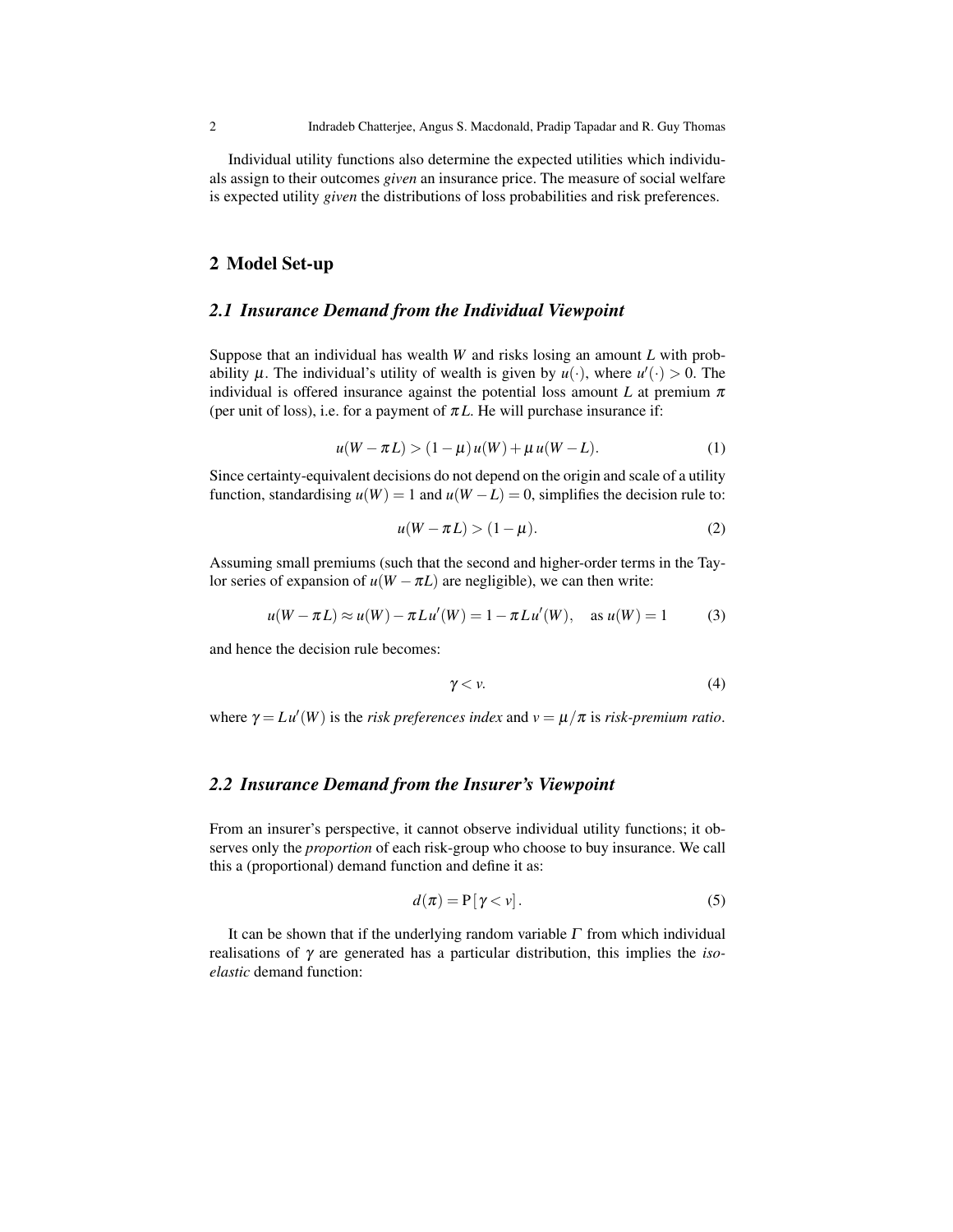When Is Utilitarian Welfare Higher Under Insurance Risk Pooling? 3

$$
d(\pi) = \tau \left(\frac{\mu}{\pi}\right)^{\lambda} \tag{6}
$$

where  $\lambda$  is the constant *elasticity of demand* and  $\tau$  is the *fair-premium demand*.

#### *2.3 Market Equilibrium and Social Welfare*

We assume a market with *n* risk-groups, where competition between insurers leads to zero expected profits in equilibrium. We define a *risk classification regime* as a vector of premiums  $(\pi_1, \pi_2, \ldots, \pi_n)$  charged to the risk-groups. Social welfare,  $S(\pi)$ , under that regime is the expected utility of an individual selected at random from the population. For the special case of iso-elastic demand, it can be shown that:

$$
S(\underline{\pi}) = \sum_{i=1}^{n} p_i \tau_i \frac{1}{(\lambda_i + 1)} \left(\frac{\mu_i}{\pi_i}\right)^{\lambda_i + 1} \pi_i + K \tag{7}
$$

where *K* is a constant, and the premium regime  $\pi$  satisfies the equilibrium condition:

$$
\sum_{i=1}^{n} p_i \tau_i \left(\frac{\mu_i}{\pi_i}\right)^{\lambda} \left(\pi_i - \mu_i\right) = 0. \tag{8}
$$

#### 3 Results For Iso-Elastic Demand

**Result 3.1** *Suppose there are n risk-groups with risks*  $\mu_1 < \mu_2 < \cdots < \mu_n$  *and the same iso-elastic demand elasticity*  $\lambda > 0$ *. Then*  $\lambda \leq 1 \Rightarrow S(\pi_0) \geq S(\mu)$ *.* 

Result 3.1 says that if the common demand elasticity for all risk-groups is less than 1, pooling gives higher social welfare than full risk classification.

Result 3.1 assumes constant iso-elastic demand elasticity for all individuals. However, for most goods and services, we expect demand elasticity to rise with price, because of the income effect on demand: at higher prices, the good forms a larger part of the consumer's total budget constraint, and so the effect of a small percentage change in its price might be larger. For insurance this suggests that demand elasticity for higher risks might be higher. This motivates the following Result 3.2:

**Result 3.2** *Suppose there are n risk-groups with risks*  $\mu_1 < \mu_2 < \cdots < \mu_n$  *with iso* $e$ lastic demand elasticities  $\lambda_1,\lambda_2,\ldots,\lambda_n$  respectively. Define  $\lambda_{lo}=\max\left\{\lambda_i:\mu_i\leq\pi_0\right\}$ *and*  $\lambda_{hi} = \min\{\lambda_i : \mu_i > \pi_0\}$  where  $\pi_0$  is the pooled equilibrium premium. If  $\lambda_i < 1$ *for all i* = 1,2,...,*n* and  $\lambda_{lo} \leq \lambda_{hi}$ , then  $S(\pi_0) \geq S(\mu)$ .

Roughly speaking, Result 3.2 says that if all higher risk-groups' (iso-elastic) demand elasticities are higher than all lower risk-groups' (iso-elastic) demand elasticities, *and* all demand elasticities are less than 1, then social welfare is higher under pooling than under full risk classification.